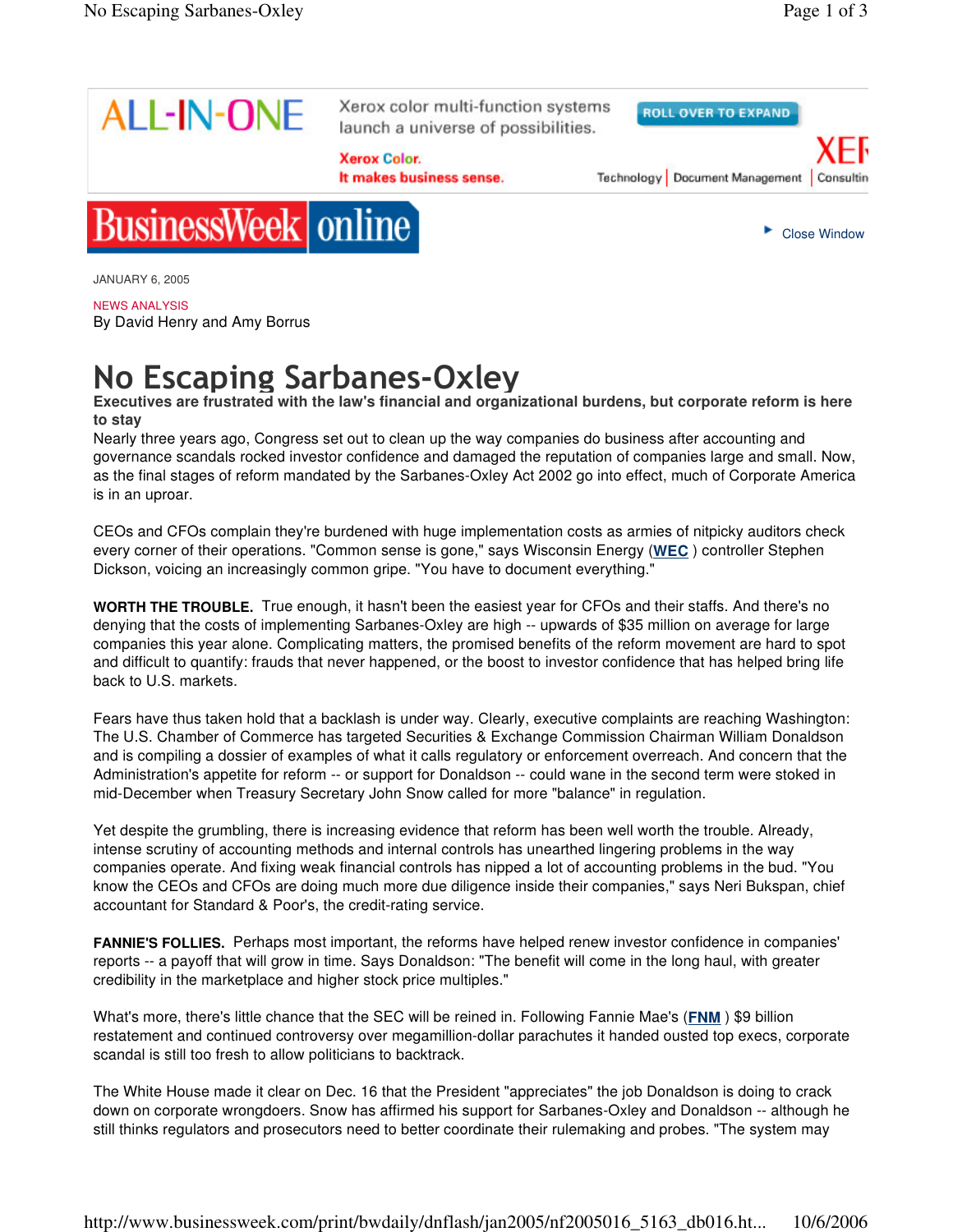have become too prosecutorial," Snow told *BusinessWeek* on Jan. 4 (see BW Online, 1/6/05, **"Sarbanes-Oxley: A Sense of 'Siege'"**).

**BEAN COUNTERS' BLITZ.** Nevertheless, the complaints, which have been growing through the fall, will probably intensify in coming weeks due to widespread frustration with a single feature of Sarbanes-Oxley, Section 404. It requires that corporate executives and their auditors document, and certify to investors, that their internal financial controls work properly. It is biting hardest now because the first deadlines for completing the work begin taking effect next month for large-cap companies.

The law requires, for example, proof that someone is cross-checking the numbers that make up earnings, such as the value of inventory and receivables. Seems reasonable enough, but execs grouse that auditors are applying the law in mind-numbing detail. "It requires an army of people to do the paperwork," says William Zollars, chairman and CEO of Yellow Roadway (**YELL** ), the nation's largest trucking firm. Zollars dispatched some 200 Yellow employees to the task last quarter and paid about \$9 million to accountants for their work -- or some 3% of annual profits for 2004.

Costs vary across companies, depending mostly on their complexity, auditors say. A survey of board members conducted by RHR International for *Directorship* magazine found that big companies with \$4 billion or more in revenues are spending an average of \$35 million to comply with the act. Another survey by Financial Executives International found \$3.1 million in added costs for companies with average revenues of \$2.5 billion.

**SMALL OUTFITS, BIG HURT.** Those numbers are grist for lobbyists in Washington. The U.S. Chamber of Commerce is collecting such evidence to take to Congress. The group's top priority this year is a "push back" for changes in Sarbanes-Oxley, says David T. Hirschmann, senior vice-president of the Chamber. He'll probably have plenty of ammunition. Mario Gabelli, CEO of Gabelli Asset Management (**GBL** ), says he put off hiring 12 security analysts in order to pay for complying with Section 404. "It has been a major drag on the economy," Gabelli says.

But small public companies may have the best argument, since they have fewer revenues to offset basic compliance costs. "This is a regressive tax against small business," says venture capitalist Gary Morgenthaler of Menlo Park (Calif.)-based Morgenthaler Ventures.

While accountants predicted that the internal controls section of Sarbanes-Oxley would be a burden, few people expected this much grief. After all, Section 404 restates what was already required in other federal laws and regulations. Since the late '70s, the Foreign Corrupt Practices Act has required companies to have internal controls, and auditors have long been expected to test them before signing off on financial statements.

**UNPLEASANT DISCOVERIES.** Sarbanes-Oxley only adds the requirement that execs and auditors certify the controls work. Lawmakers did that to ensure that top managers were held accountable for problems and to make it easier to prosecute cheaters. "The fact that companies are having difficulty complying, after controls have been in federal law for 25 years, doesn't speak well for the quality of their controls," says one high-ranking regulator.

That may be an understatement. In November, 119 companies publicly reported finding weaknesses or deficiencies in their internal controls, up from 11 in the same month a year before, according to industry newsletter Compliance Week. Many problems involved closing books, reconciling accounts, or dealing with inventory. SunTrust Banks (**STI** ) said in November that it had fired three officers after discovering errors in how it calculates allowances for losses in loan portfolios.

Visteon (**VC** ), a car-parts supplier, said it found problems recording and managing accounts receivable from its major customer, Ford Motor (**F** ). It's now fixing those problems. "We are finding that the focus on internal controls is uncovering problems at the best of companies," says Samuel DiPiazza Jr., CEO of auditor PricewaterhouseCoopers International

**"TIGHTENED UP."** Many businesses are discovering other benefits. General Electric (**GE** ), which spent about \$30 million on the work last year, "had good controls before this, but it has added more rigor," says CFO Keith Sherin. "It certainly gives [CEO Jeffrey Immelt] and me more confidence when we're signing off on the results."